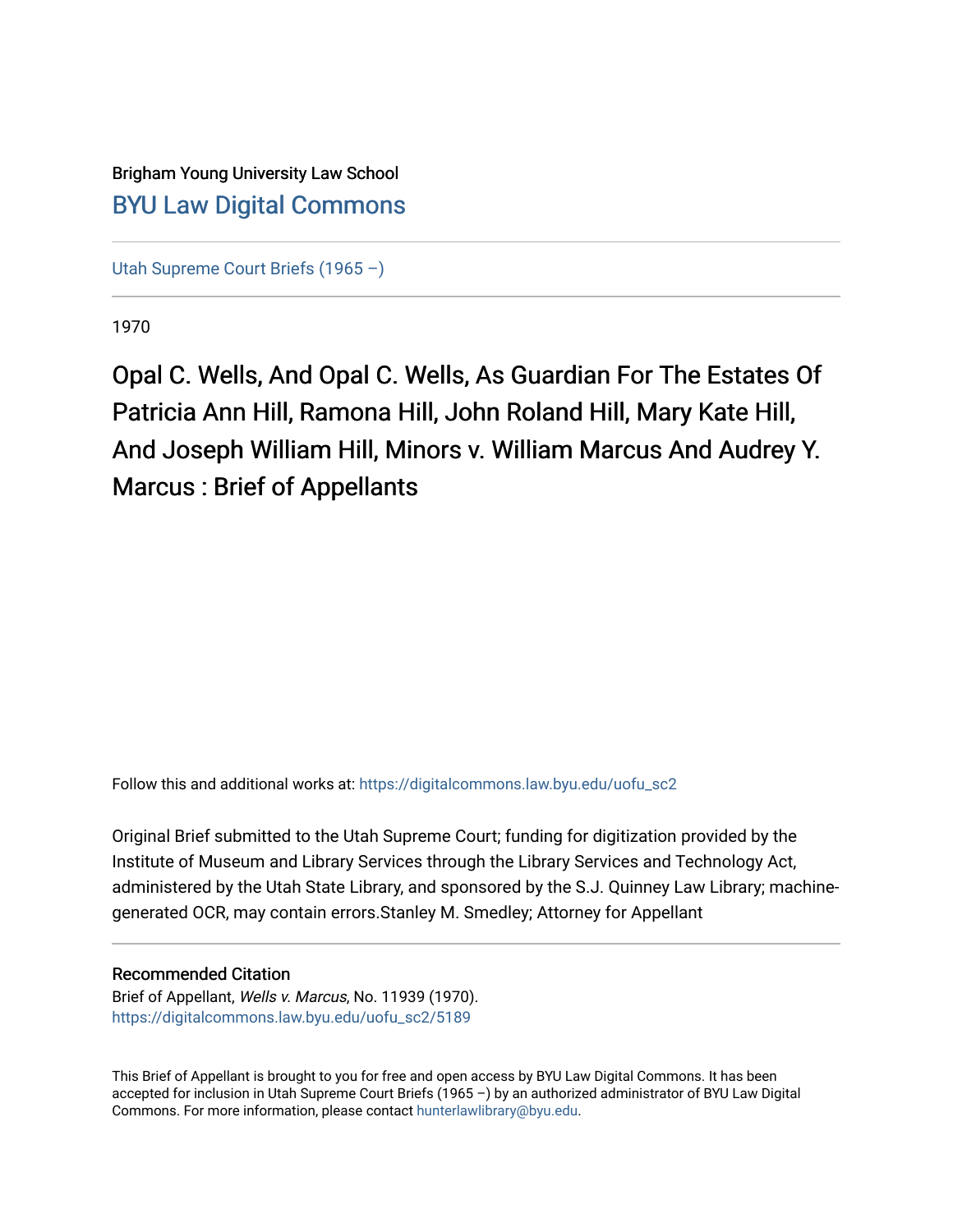## THE SUPREM THE STAT

L C. WELLS, WES The for the set PH WHAA

**HAM MARKET LEY Y.** 

RIEF

beal from a rive<br>Matrict Could **NORABLE** 

**AXEEN** bwhouse Builds Lake City, Utah **Dorney for Pla Sespondents**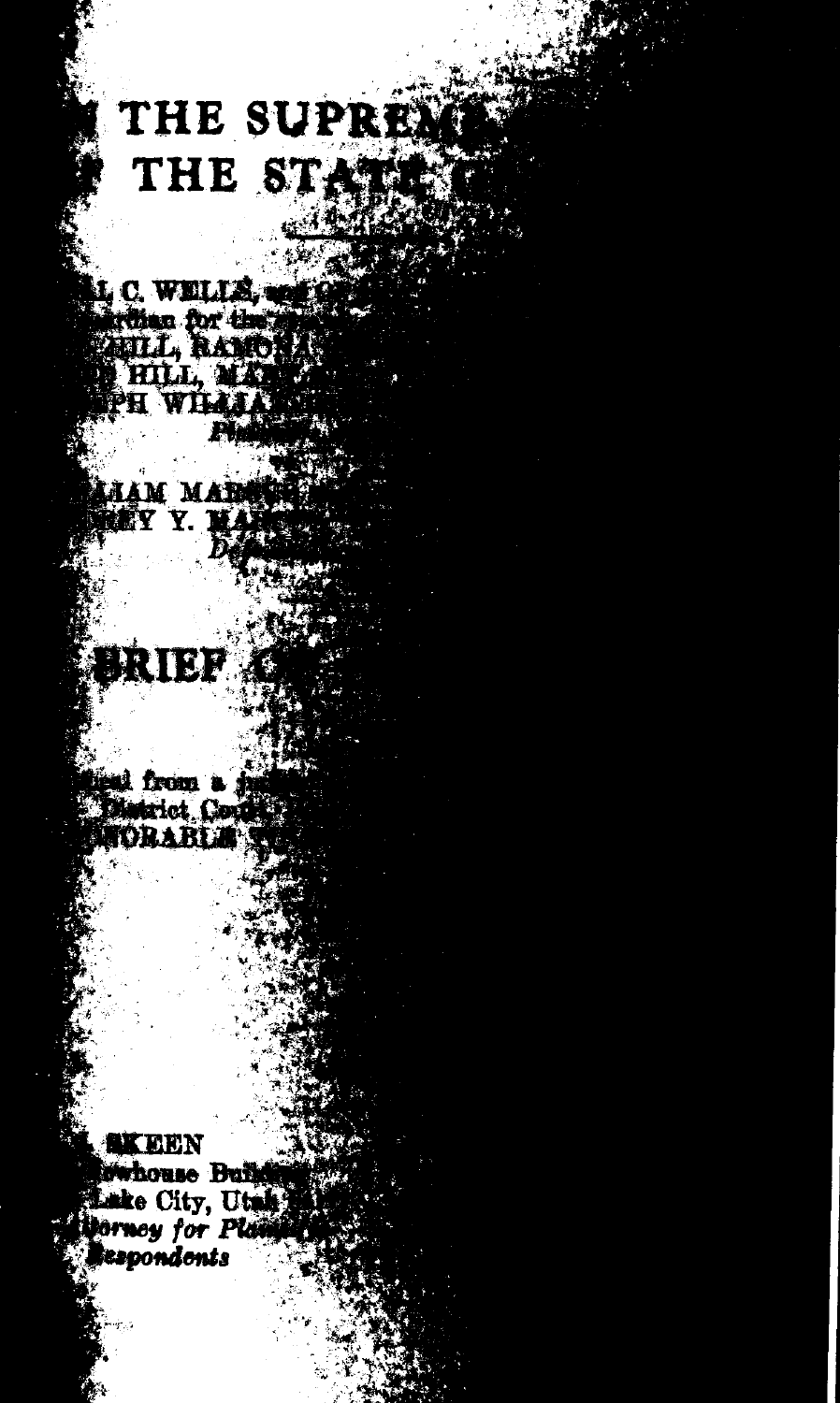#### TABLE OF CONTENTS

#### Page

| DISPOSITION IN LOWER COURT <b>Example 2016</b> 1                                                                                   |  |
|------------------------------------------------------------------------------------------------------------------------------------|--|
|                                                                                                                                    |  |
|                                                                                                                                    |  |
|                                                                                                                                    |  |
| POINT I.<br>THE TRIAL COURT ERRED IN NOT QUIETING<br>TITLE IN DEFENDANT-APPELLANT TO ONE-<br>THIRD FLOW OF CORBERT HOLLOW SPRINGS3 |  |
|                                                                                                                                    |  |

#### POINT IL

THE TRIAL COURT ERRED IN DENYING DE-FENDANT-APPELLANT AN EASEMENT UNTO PLAINTIFF-RESPONDENTS' LAND TO RECOVER ONE-THIRD FLOW OF WATER FROM CORBERT HOLLOW SPRINGS BELONGING TO DEFENDANT.. 4

### CASES CITED

| Big Cottonwood Tanner Ditch Co. v. Moyle, 109 U. 197,                                                       |  |
|-------------------------------------------------------------------------------------------------------------|--|
| Brian v. Fremont Irrigation Co., 112 U.220, 186 P.2d 588 (1947) 8                                           |  |
|                                                                                                             |  |
| Paden City v. Felton, 136 W. Va. 127, 66 S.E.2d 280, (1951) 4                                               |  |
| Rose v. Peters, 59 Cal. App. 2d 833, 139 P.2d 983, (1943)  4                                                |  |
|                                                                                                             |  |
| Wagner v. Fairlamb, 379 P.2d 165, 151 Colo. 481, Cert. Denied,<br>375 U.S. 879, (1963) 375 U.S. 879, (1963) |  |
|                                                                                                             |  |
|                                                                                                             |  |
| United States v. District Court, 121 U. 1, 11-12, 238 P.2d<br>$1132$ (1951).                                |  |

#### AUTHORITIES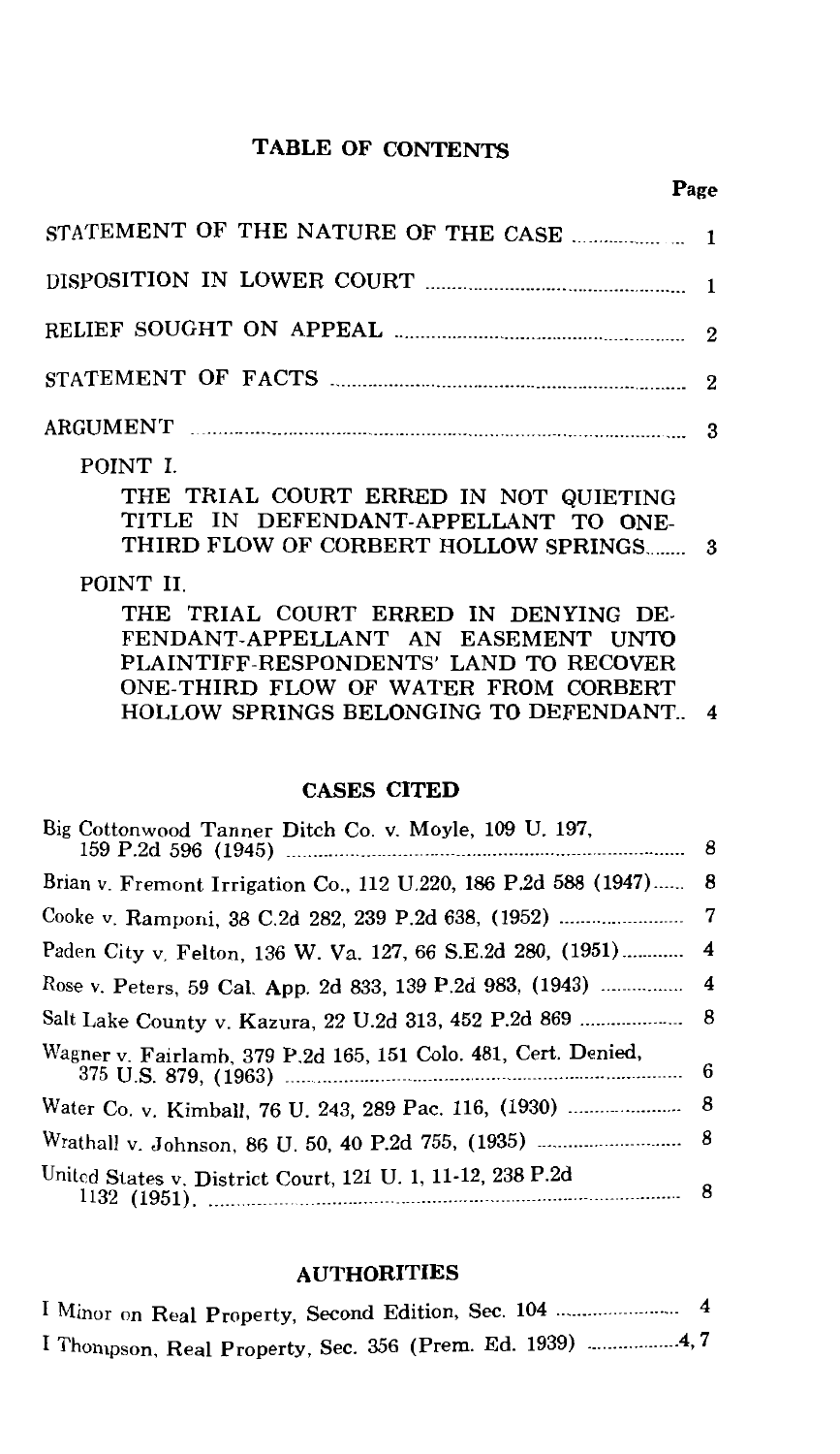# **IN THE SUPREME COURT**

**OF THE STATE OF UTAH**<br>
OPAL C. WELLS, and OPAL C. WELLS,<br>as guardian for the estates of PATRICIA<br>
ANY ULLE RAMONA HU L. JOHN BO as guardian for the estates of PATRICIA ANN lllLL, RAMONA HILL, JOHN RO-LAND HILL, MARY KATE HILL, and JOSEPH WILLIAM HILL, minors, *Plaintiffs and Respondents,* 

vs. WILLIAM MARCUS and AUDREY Y. MARCUS, *Defendants and Appellants.*  Case No. 11939

## **BRIEF OF APPELLANTS**

STATEMENT OF NATURE OF CASE

This is an action quieting title to land and water rights of the parties and determining right of easement aeross said property for recovery of water.

## DISPOSITION IN LOWER COURT

Judgment was entered quieting title to land in plaintiffs aud awarding two-thirds of the water of Corbert Creek to plaintiffs. Defendants were restrained from entering upon or constructing, maintaining or reconstructing a pipeline across plaintiffs' land for the purpose of convering water from Corbert Creek.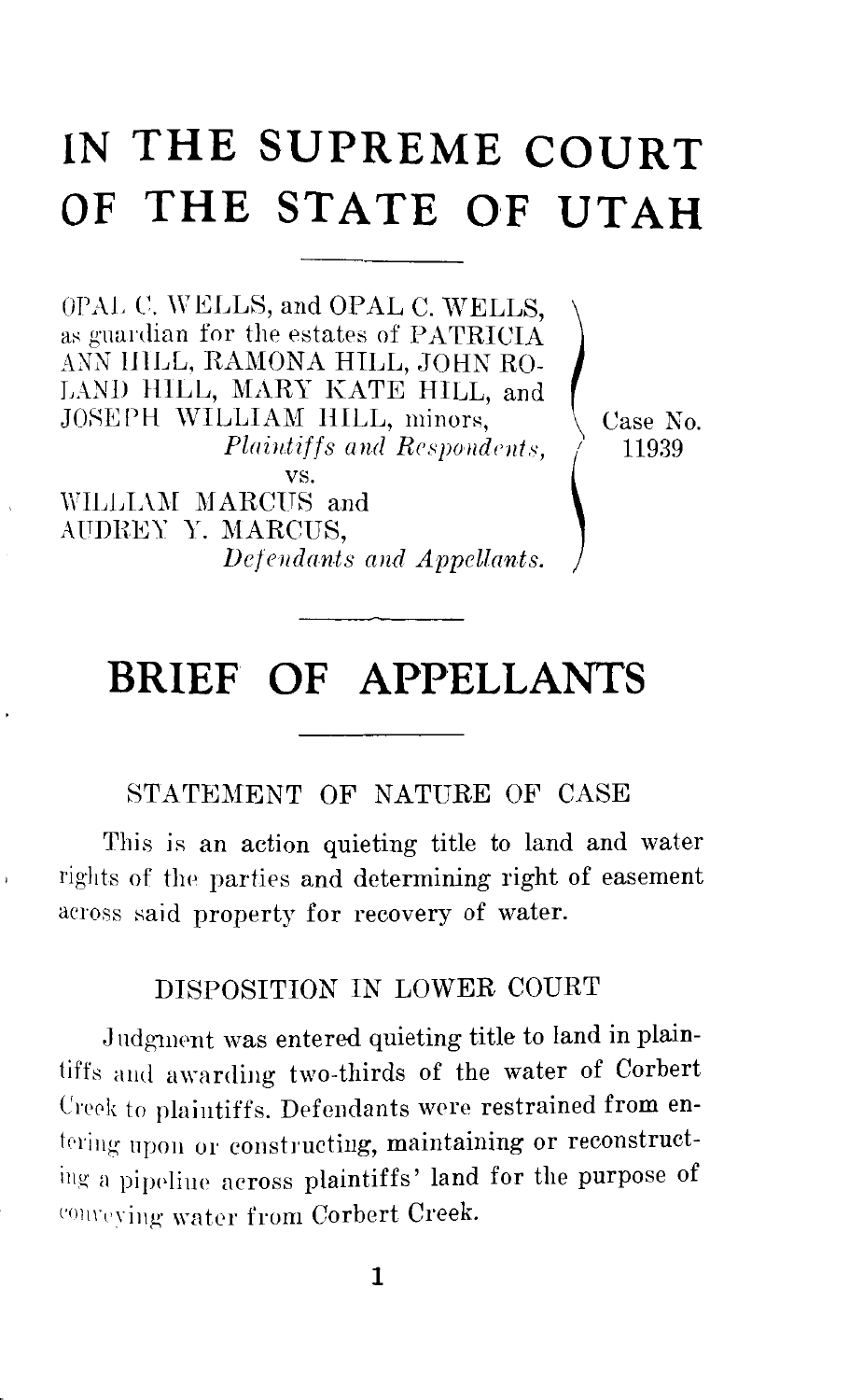## RELIEF SOUGHT ON APPEAL

Defendants-Appellants seek reversal of judgment as it pertains to a restraining order prohibiting said  $de$ . fendants from exercising a right of easement  $\arccos$ the land of plaintiffs-respondents to remove one-third of the water of Corbert Creek, or, that failing, a new trial.

## STATEMENT OF FACTS

Plaintiffs-respondents are owners of property in Davis County with water rights flowing from Corbert Hollow, having acquired title from George A. Hill. Defendants-appellants are the owners of property in Davis County also with water rights flowing from Corbert Hollow, deriving title from Margaret Schmaltz in 1946. At or about 1950 appellants constructed, with the help of John Hill, deceased husband of plaintiff-respondent, a pipeline conveying water from Corbert Hollow Springs to each of their respective properties. Appellants furnished heavy equipment and labor and Mr. Hill provided necessary material. This line was used for approximately ten years by the parties until the death of Mr. Hill in 1961. The area covered by the pipelines in dispute traverses the property of plaintiffs-respondents. Both parties herein have at different times benefitted from the pipeline and claim opposing interest in its ownership.

In September 1966, plaintiffs-respondents filed suit to quiet title to said property and water rights in dispute. Trial was held August 1, 1968. Decree of judgment was entered March 7, 1969. The trial court entered judg-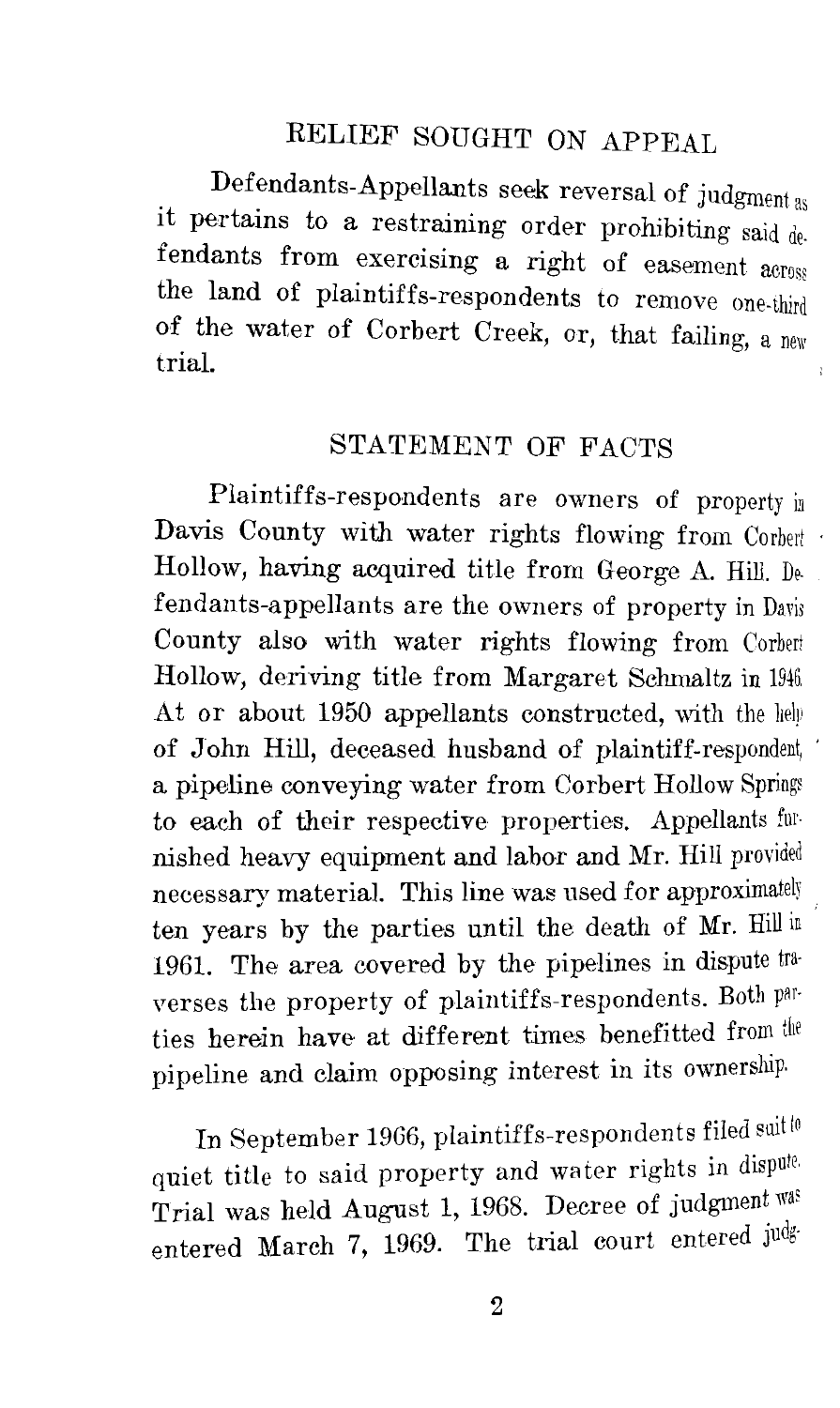ment quieting title in the real property to plaintiffs and granted two-thirds flow of Corbert Hollow Springs to them. Defendants were restrained from going to plaintiffs' property to maintain, construct or reconstruct the pipeline conveying their water rights from Corbert Hollow Springs.

Appellants made and oral motion for modification of a proposed decree and, in the alternative, a new trial. The motion was denied.

## ARGUMENT

## POINT I

## APPELLANTS' RIGHT TO QUIET TITLE IN ONE-THIRD FLOW OF CORBERT HOL-LOW SPRINGS.

The Second Judicial District Court of the State of Utah, Weber County, entered its judgment in Case No. 7487, *Plain City Irrigation vs. Hooper Irrigation Co.* In that case at page 17, Right No. 30 reflects title to the water diverted from Corbert Hollow and Springs to be vested in George A. Hill and Margaret Schmaltz, dating to 1865. Mr. William Marcus, defendant-appellant, acquired title to the Schmaltz property in approximately 1947. (Trial transcript, Page 36, Line 1.) At this time he acquired not only interest in the Schmaltz real propearty but also the water rights. The deed was recorded at Book 2B, Deeds, Page 9, dated September 26, 1946, Dayis County Recorder's Office.

The trial conrt in the instant case found that plain-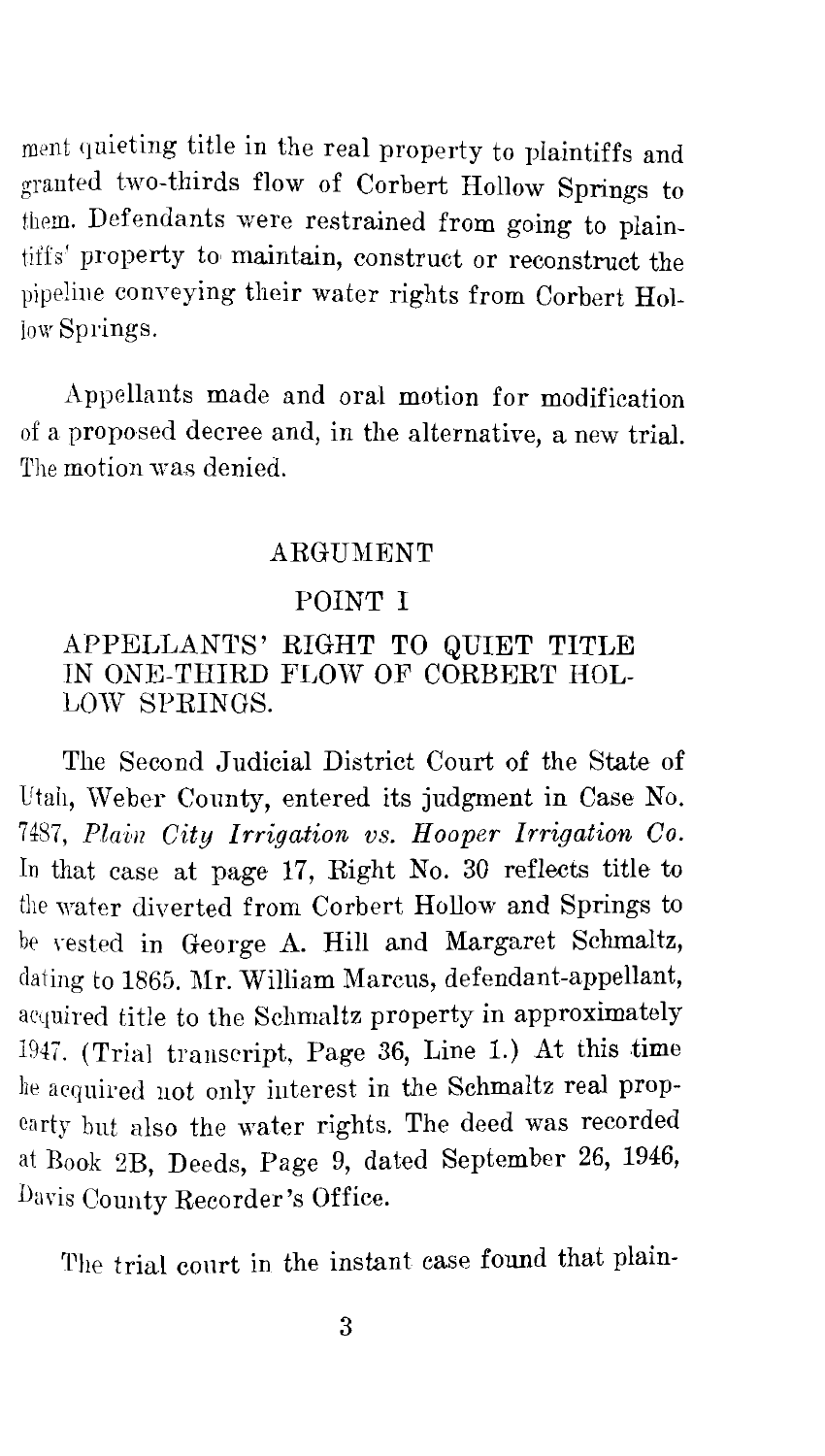tiffs were entitled to two-third flow of Corbert Creek Springs but entered no finding regarding one-third interest in defendant William Marcus. Mrs. Opal Wells testified at the trial that one-third flow of Corbert Creek belonged to defendant. (Trial transcript, Page 15, Line 15.)

The knowledge of one-third water right being vested in defendant was known to those familiar with the smroundings as evidenced by the testimony of Carl D. Hill given at trial. (Trial transcript, Page 20, Lines 23-25). To fail to enter its order respecting defendants' rights to ' their share of water leaves open this issue and subjects defendants to future expense and litigation.

## POINT II

## APPELLANTS' RIGHT TO EASEMENT.

The general rule is that an easement in land can only be created by parol. Despite the general rule, how ever, it has been recognized that easements may exist and have been enforced by virtue of an estoppel, agreement, or covenant. *Rose v. Peters,* 59 Cal. App.2d 139 P.2d 983, (1943); *Paden City v. Felton*, 136 W. Va. 127, 66 S.E.2d 280, (1951); *I Minor on Real Property Second Edition, Sec.* 104. The rule set forth in *I Thom/' son, Real Property, Sec.* 356 (Prem. Ed. 1939), states:

> Under the equitable doctrine of part perform ance, a verbal agreement for an easement had been enforced by some courts. This doctrine applies to all cases in which a court of equit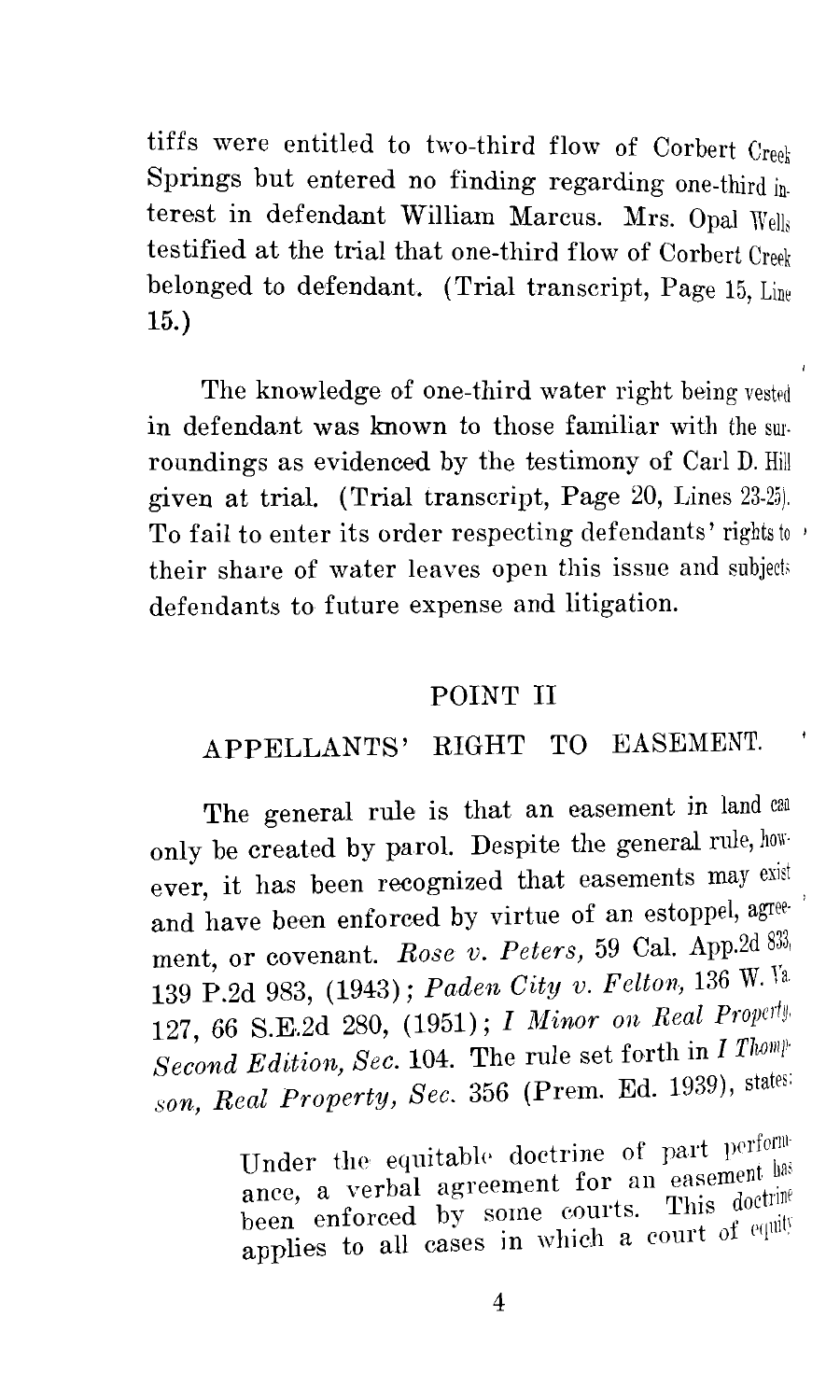would entertain a suit for specific performance if the alleged contract had been in writing. The doctrine also applies to a parol agreement for an easement although no interest in the land is intended to be acquired. . . . If expenditures be made in permanent improvements inuring to the benefit of a licensor under an express oral license given by him, then such license becomes irrevocable, and, if it relates to the use or occupation of real estate, it becomes an easement.

In the instant case, the record indicates (Trial transcript, Page 20, Line 21), Carl D. Hill testifying, that John Hill had granted to William Marcus one-third interest in the water coming from Corbert Creek Canyon and that Carl D. Hill, cousin of John Hill, had been present at the time William Marcus and John Hill had installed the pipeline transporting said water. William Marcus stated that the pipeline in question was installed to convey Corbert Creek water from the canyon to Mr. :Marcus' home in order to avoid the need for pumping the water. (Trial transcript, Page 38, Line 12). Mr. Marcus further testified that the agreement between John Hill and William Marcus was for Mr. Hill to furnish material and Mr. Marcus was to provide the equipment and labor necessary. (Trial transcript, Page 38, Line 22.)

It is the position of Mr. Marcus that oral statements hetween Mr. Hill and himself established a verbal agreement, either partially or wholly performed by which hoth parties benefitted; that such performance amounts to an executed oral contract removing this issue from the Statute of Frauds and creating an enforceable, valid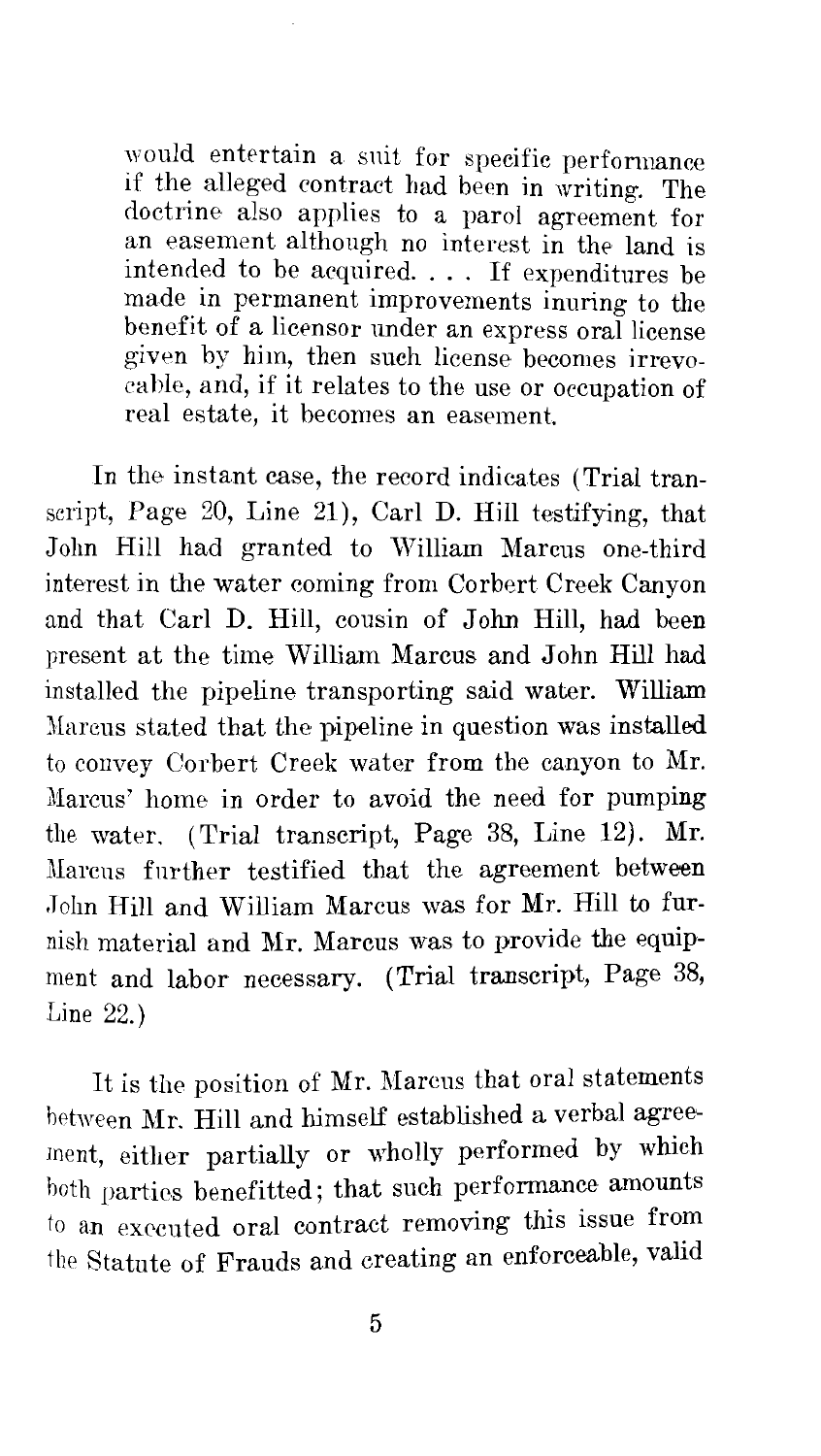easement for the existing pipeline and its future maintenance.

For the Second Judicial Court of Davis County to deny Mr. Marcus the continued use of this easement onto the Hill property in effect excludes Mr. Marcus from all rights to the water in Corbert Creek Canyon. There is no other feasible way for the water to be removed to the Marcus property without access across Hills' real estate. Even if such alternative route did exist, the labor, costs and improvements have already been mutually expended and benefits conferred in reliance upon the early agreement. The nature of the pipeline construction, being part cement and part buried beneath the ground, indicates the intent of the varties at the time of construction to create a permanent line. This fact is further evidenced by both parties mutually using the pipeline for their individual and joint benefit for a period of nearly ten years with no known dispute arising until after the death of John Hill in 1961. It is of further significance that Mr. Marcus built his home using the pipeline in dispute to transport to his residence. culinary water for him and his family. (Trial transcript, Page 37, Line 38.) All of these factors indicate the intent of the parties to create an easement in the property for the continued beneficial use of the water.

The Supreme Court of Colorado has recognized that "Implied Easements" should be enforced and that said easements arise out of existence of certain facts implied from the conduct of the parties. *Wagner v. Fairlamb.* 379 P.2d 165, 151 Colo. 481, Cert. Denied, 375 U.S. g7g,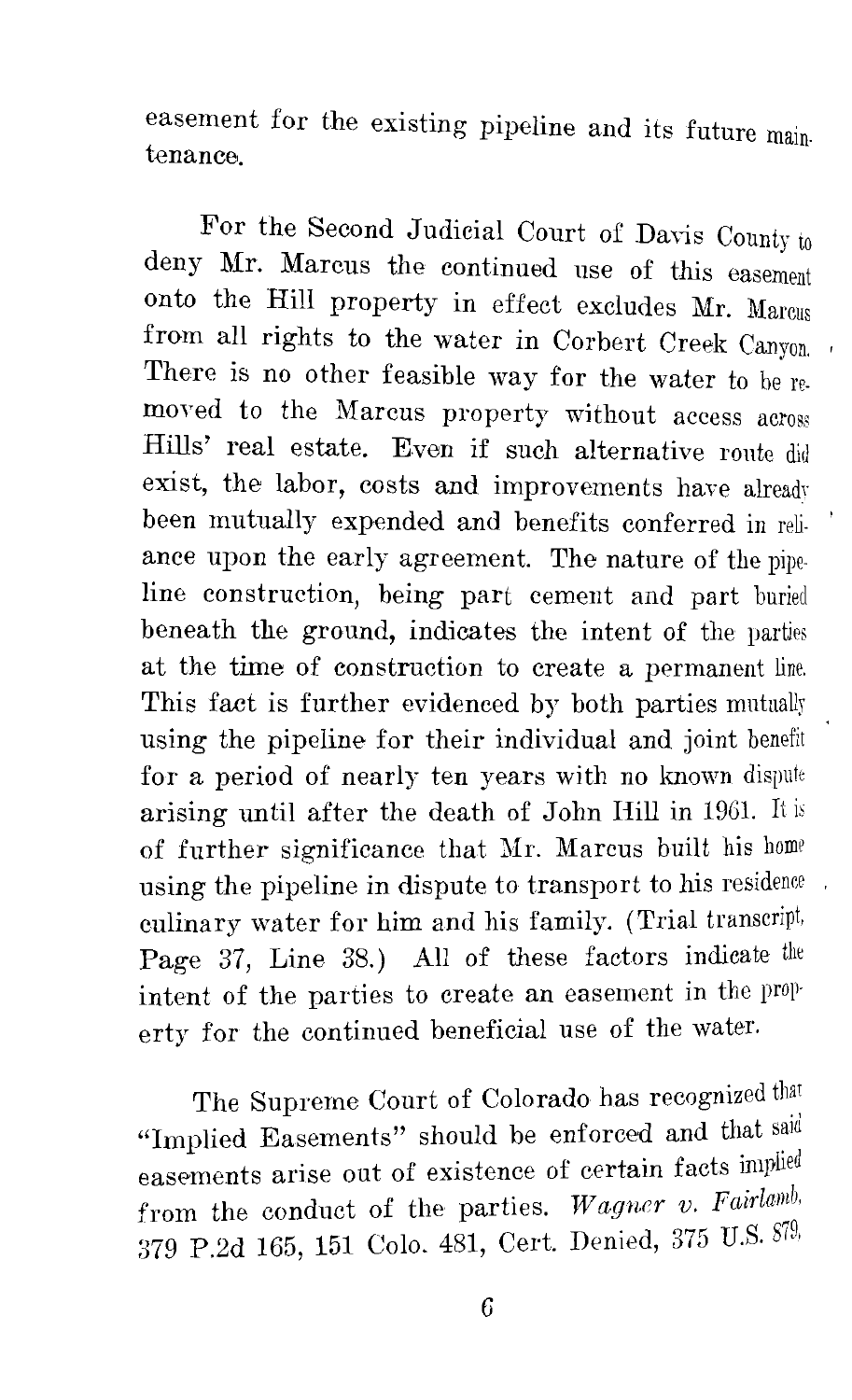( 1963). See also in this regard *I Thompson, Real Property, Sec.* 390 (Prem. Ed. 1939).

A case similar in many respects to the case at hand, which states the rule in California, is the case of *Cooke v. Rarnponi,* 38 C.2d 282, 239 P.2d 638, (1952), as follows:

> Where plaintiff and purchaser of adjoining property orally agreed to jointly use and maintain a road across purchaser's property giving the only access to plaintiff's land and both paid a respective share of one year's repair work, and plaintiff orally agreed with defendant who thereafter purchased the adjoining proyerty for mutual use of a road and for maintenance by plaintiff only, and plaintiff incurred subsantial expenditures for necessary maintenance in the succeeding year, and defendant accepted benefits of such work and used the road, plaintiff had an executed, irrevocable parol license to use the road and owned an easement therein.

The court goes on to explain that the reason for such an equitable estoppel is to prevent a fraud from being perpetrated upon the party who relies upon verbal statements and then expends money or labor upon such reliance.

The case before this court faces the same injustices to defendants.

A cardinal rule of the State of Utah regarding use of water has been conservation. This court has previously said that it is contrary to the policy of Utah to